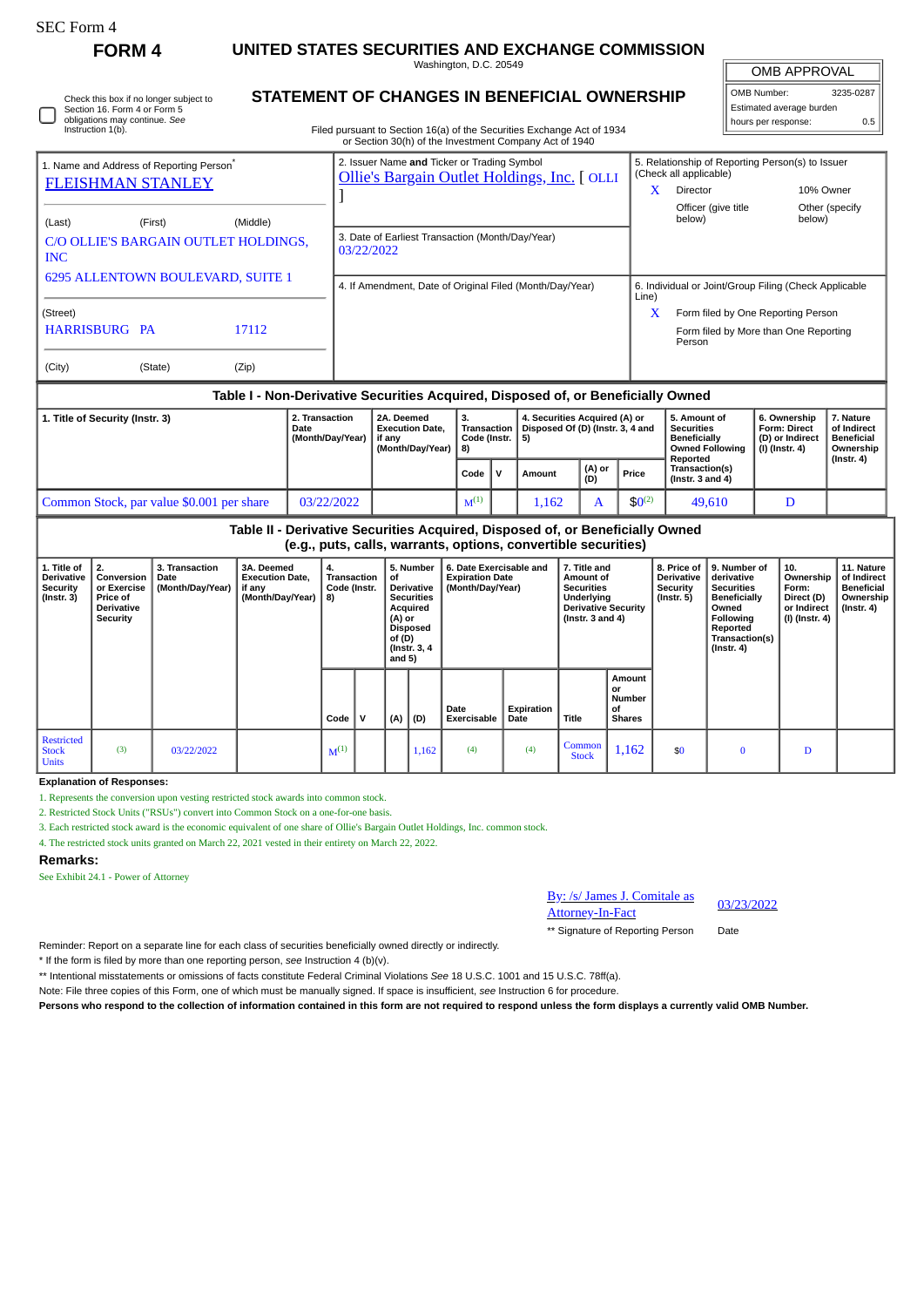## LIMITED POWER OF ATTORNEY FOR SECTION 16 REPORTING OBLIGATIONS

Know all by these presents, that the undersigned hereby makes, constitutes and appoints James Comitale, John Swygert, and Matthew Ian Wilson acting individually, as the undersigned's true and lawful attorney-in-fact, with full power and authority as hereinafter described on behalf of and in the name, place and stead of the undersigned to:

(1) prepare, execute, acknowledge, deliver and file Forms 3, 4, and 5 (including any amendments thereto) with respect to the securities of Ollie's Bargain Outlet Holdings,Inc., a Delaware corporation (the "Company"), with the United States Securities and Exchange Commission, any national securities exchanges and the Company, as considered necessary or advisable under Section 16(a) of the Securities Exchange Act of 1934 and the rules and regulations promulgated thereunder, as amended from time to time (the "Exchange Act");

(2) seek or obtain, as the undersigned's representative and on the undersigned's behalf, information on transactions in the Company's securities from any third party, including brokers, employee benefit plan administrators and trustees, and the undersigned hereby authorizes any such person to release any such information to the undersigned and approves and ratifies any such release of information; and

(3) perform any and all other acts which in the discretion of such attorney-in-fact are necessary or desirable for and on behalf of the undersigned in connection with the foregoing.

The undersigned acknowledges that:

(1) this Power of Attorney authorizes, but does not require, each such attorney-in-fact to act in their discretion on information provided to such attorney-in-fact without independent verification of such information;

(2) any documents prepared and/or executed by either such attorney-in-fact on behalf of the undersigned pursuant to this Power of Attorney will be in such form and will contain such information and disclosure as such attorney-in-fact, in his or her discretion, deems necessary or desirable;

(3) neither the Company nor either of such attorneys-in-fact assumes (i) any liability for the undersigned's responsibility to comply with the requirements of the Exchange Act, (ii) any liability of the undersigned for any failure to comply with such requirements, or (iii) any obligation or liability of the undersigned for profit disgorgement under Section 16(b) of the Exchange Act; and